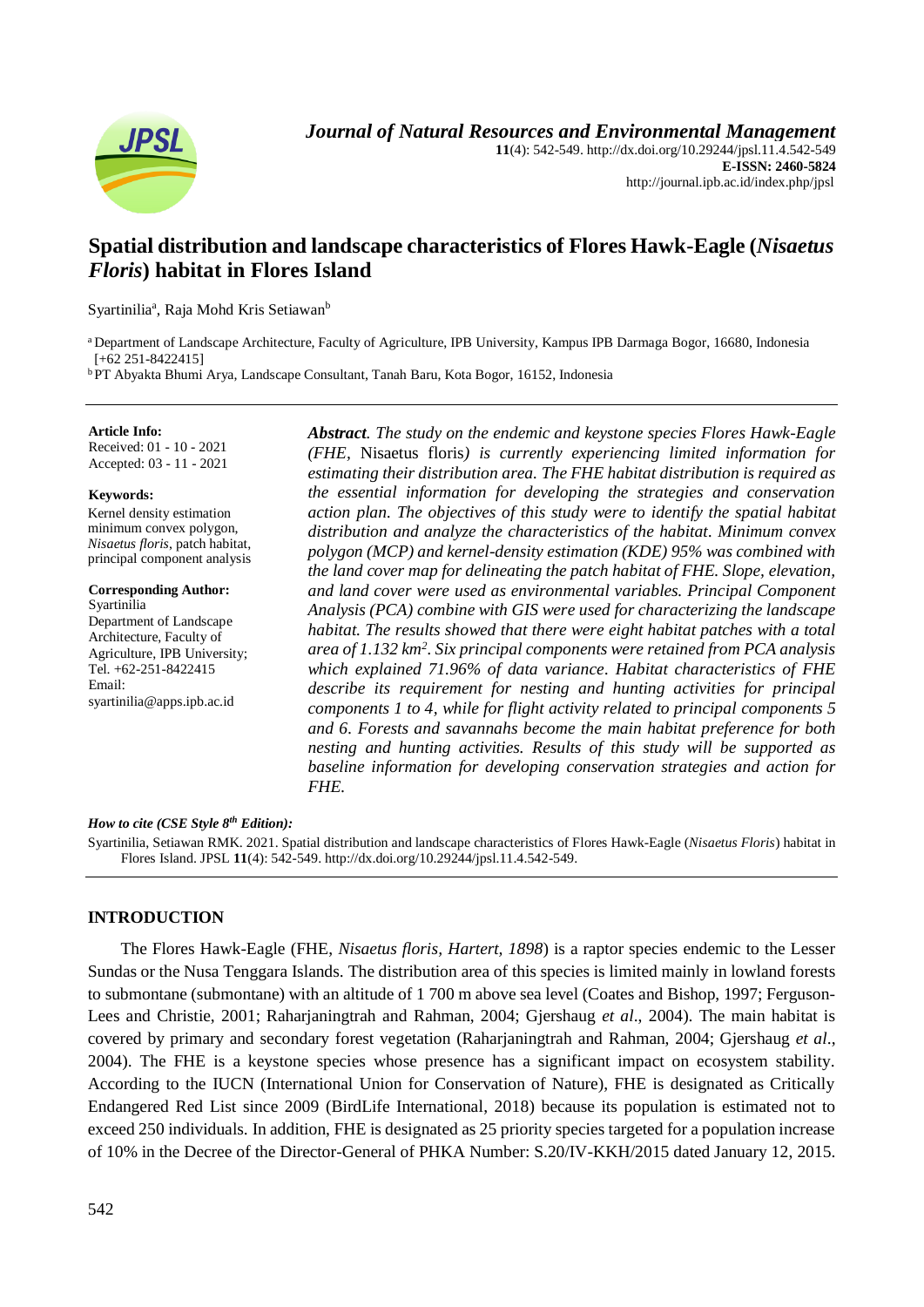The distribution of the FHE population usually inhabits lowland forests and submontane forests up to an altitude of 1 600 meters above sea level (masl). Approximately 100 pairs of FHE are found in lowland areas with 40 km<sup>2</sup> in Flores. The distribution area is in the Mbeliling Forest Area and Kelimutu National Park. The Mbeliling Forest located on the island of Flores is one of the landscapes that still has the potential for endemic birds, including FHE. The existence of the FHE has been threatened by human activities such as poaching, logging, and land cover change activities (Suparman, 2012).

According to Raharjaningtrah and Rahman (2004), studies on the FHE have difficulties due to limited information to estimate their distribution area based on their habitat and territory behavior. In addition, the lack of information regarding the habitat characteristics of the Flores eagle adds to the difficulty in formulating a strategy and action plan for the Flores eagle conservation. Therefore, a study is required to identify the spatial distribution and landscape characteristics of the FHE habitat on the island of Flores. This study aimed to 1) identify the spatial distribution of the FHE habitat on Flores Island, 2) analyze the landscape characteristics of the FHE habitat on Flores Island.

## **METHODS**

# **Study Area and Time**

This study was conducted on Flores Island (Figure 1) consisting of seven districts and covered area of 14 300 km<sup>2</sup> . Flores Island is located in East Nusa Tenggara Province, which is included in the Lesser Sunda Islands group along with Bali and NTB. The island is bordered by Lembata, Adonara, and Solor islands in the east, Komodo and Rinca islands in the west, the Sawu Sea in the south and Sulawesi in the north. There is a big national park area in Flores island: Kelimutu National Park, located in Ende District. It consists of a landscape with hills and mountains, with Mount Kelibara (1 731 m) as its highest peak. Mount Kelimutu, which has the three coloured lakes, is also located in this national park. Most of the people of Flores come from the Manggarai tribe, most of whom can recognize many types of eagles. The Manggarai tribe in western Flores regards the Flores eagle as a toem or empo, the ancestor of humankind, and should not be tortured, killed, or captured (Trainor and Lesmana, 2000). Flores Island is mostly located in lowland areas with an altitude below 1 000 meters asl with a hilly topography. The study was conducted from March 2016 to April 2017.



Figure 1 Study area Source: Landsat 8 (November 2015)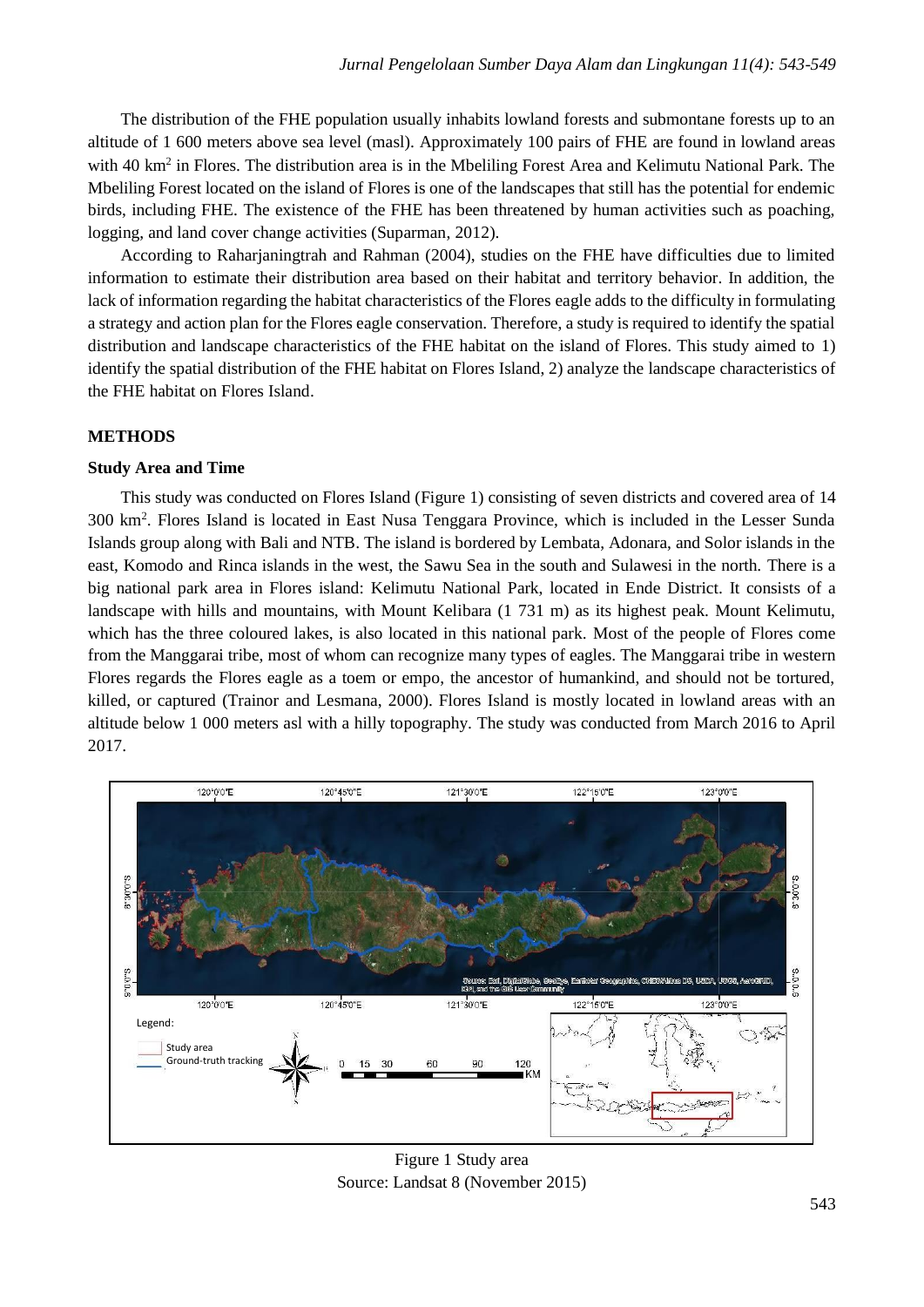# **Method of Data Collecting**

The data collection stage includes collecting spatial (raster and vector) and non-spatial (descriptive) data. The data includes Landsat 8 satellite images which is captured on November 2015 used to analyze land cover, while a DEM (Digital Elevation Model) from ASTERGDEM, 30 m resolution, analyses the slope and elevation. This stage also includes a ground truth check of locations that are the habitat for FHE. Direct observations, field documentation, and interviews with related parties, including communities, NGOs, and the national park managers, were carried out at the field survey stage. The spatial distribution of the existing FHE habitat at the encounter point location was carried out through a ground check. The observation location was determined by considering the results of identifying the distribution of the FHE and local survey data from the Kelimutu National Park Office and RCS (Raptor Conservation Society). Observations were made for 12 days (May 24 until June 7, 2016) starting at 07.00-17.00. Activities carried out during the ground-check include: (1) recording each geographic location of the encounter of the FHE nest point using GPS; (2) observing the landscape condition including vegetation, presence of other animals, water sources, topography, and altitude; and (3) record the activities of the FHE.

# **Spatial Distribution Analysis**

This analysis used the minimum convex polygon (MCP) and kernel-density estimation (KDE) 95% methods combined with land cover maps. The MCP method connects the outermost points of species distribution data to determine the home range or create a concentration area for distributing a data object or species (Kolodzinski *et al*., 2010). Determination of MCP from the results of field data collection and analysis aims to determine the area affected by the distribution of the FHE. At the same time, the KDE method is used to determine the minimum home range of the FHE. The points used to create polygons through MCP and KDE 95% analysis obtained from FHE meeting locations are directly observed in the field and secondary data. This analysis uses Hawth's tools extension for ArcGIS 10.3. The polygons obtained from the MCP and KDE analyzes were then overlaid with forest cover to refine the outer boundary of the habitat patch. The delineation process uses Arcgis 10.3 software.

# **Analysis of Landscape Characteristics**

The environmental variables used to analyze the landscape characteristics of the FHE habitat are slope, elevation, and land cover. It is assumed that the FHE tends the selection of a habitat based on the specific characters. Total 21 environmental variables were analyzed to characterized the landscape of the FHE habitat (Table 1).

| Table 1 Environmental variables used |                                |    |                                |  |  |  |  |  |
|--------------------------------------|--------------------------------|----|--------------------------------|--|--|--|--|--|
| No                                   | <b>Environmental Variables</b> | No | <b>Environmental Variables</b> |  |  |  |  |  |
|                                      | (Euclidean distance)           |    | (Euclidean distance)           |  |  |  |  |  |
| 1                                    | Elevation 0-300 m              | 12 | Slope 25-45%                   |  |  |  |  |  |
| 2                                    | Elevation 300-500 m            | 13 | Slope $>45\%$                  |  |  |  |  |  |
| 3                                    | Elevation 500-700 m            | 14 | <b>Water Bodies</b>            |  |  |  |  |  |
| 4                                    | Elevation $700-100$ m          | 15 | Forest                         |  |  |  |  |  |
| 5                                    | Elevation 1 000-1 500 m        | 16 | Orchard                        |  |  |  |  |  |
| 6                                    | Elevation 1 500-2 000 m        | 17 | Built-up                       |  |  |  |  |  |
| 7                                    | Elevation $>2000$ m            | 18 | Savanna                        |  |  |  |  |  |
| 8                                    | Slope $0-3\%$                  | 19 | Rice field                     |  |  |  |  |  |
| 9                                    | Slope $3-8\%$                  | 20 | Shrub                          |  |  |  |  |  |
| 10                                   | Slope $8-15%$                  | 21 | Open land                      |  |  |  |  |  |
| 11                                   | Slope 15-25%                   |    |                                |  |  |  |  |  |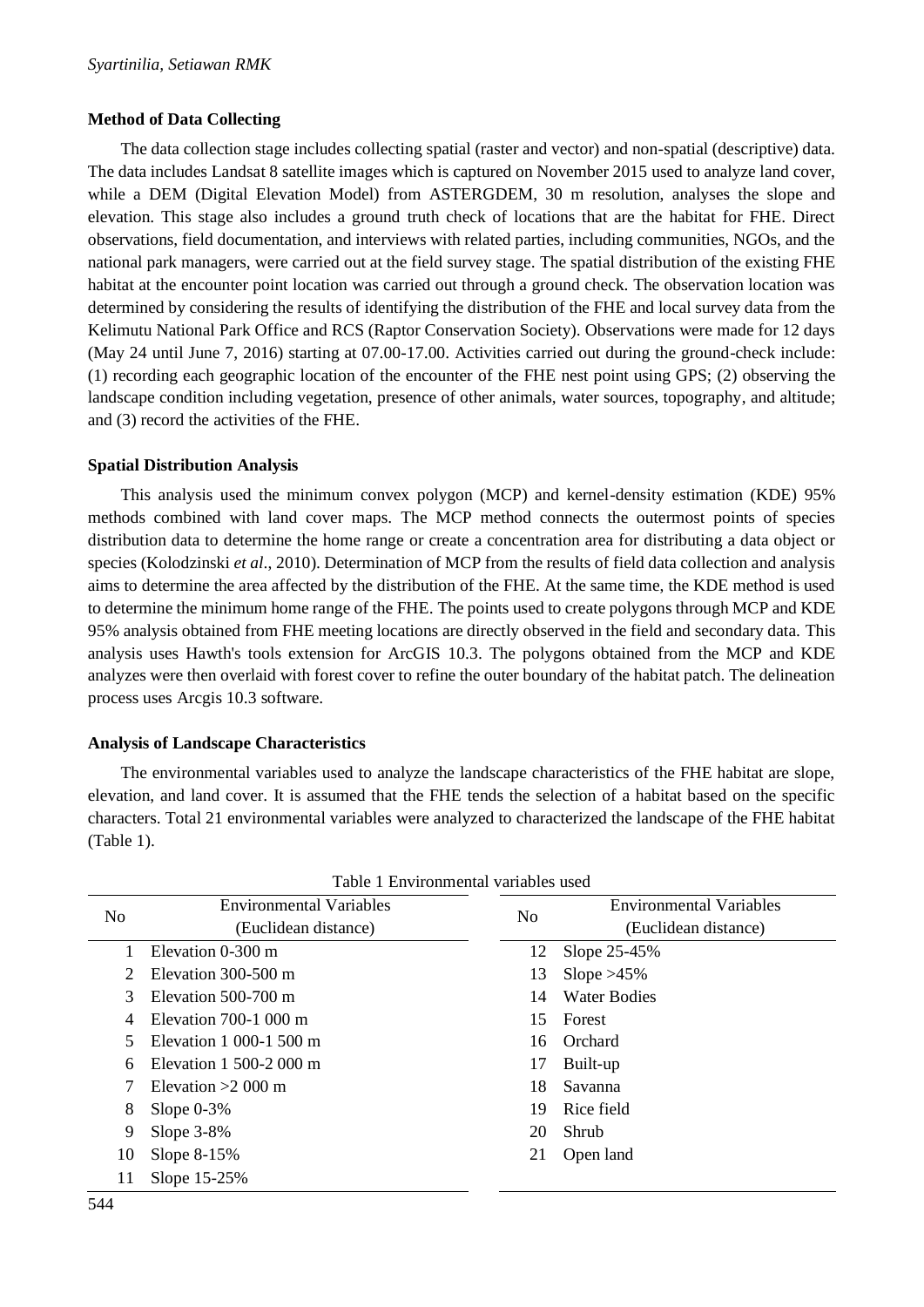The land cover map was produced by supervised classification using the 2014 ERDAS, divided into eight classes: water bodies, forest, orchard, built-up area, savanna, rice fields, shrub, and open land. Land cover, elevation, and slope maps are converted into a euclidean distance map that provides distance (meter) information from each raster cell to the nearest specified landscape characters. The landscape characteristics of the FHE habitat were analyzed in the grid size of 3.5 km<sup>2</sup>. The grid size is obtained based on the assumption of a minimum home range for each pair of FHE (Suparman, 2012). The total number of grids obtained is 155, and then the analyzed conduct in a grid with FHE encounters within the grid. In each grid, the value of environmental variables is extracted using ArcGIS 10.3. Principal Component Analysis (PCA) was carried out separately on environmental variables using SPSS 15. This analysis is used to determine the importance of environmental variables in each patch of the FHE habitat.

### **RESULTS AND DISCUSSIONS**

#### **Spatial Distribution**

The spatial distribution of the FHE habitat (Figure 2) consists of eight spreading patches on the island of Flores, which covered 1 132 km<sup>2</sup> (Table 2). Based on the results of the overlay with land cover, elevation, and slope, it was found that FHE habitat patches were dominated by forest cover (47%), 1 000-1 500 masl (29%), and slope of 25-45% (35%). This result is aligned with the prior studies that mention the FHE depends on lowland to submontane rain forests and forest mountains as high as 1 600 m in Flores (Gjershaugh *et al*., 2004; Raharjaningtrah and Rahman, 2004). Meanwhile, based on protected areas, it is known that only 26% (298 536 km<sup>2</sup>) located within the protected area. Habitat patches located in protected areas are only found in Ruteng Nature Park and Kelimutu National Park.



Figure 2 Spatial distribution of FHE habitat

Based on the field survey in Kelimutu Nationa Park, the trees that became the nests of JFE were in the customary forest of Wolujita Village, namely in two species of Pulai (*Alstonia scholaris*) and Sengon (*Paraserianthes falcataria*). In Kelimutu National Park, FHE habitats were found in the Wolojita Resort, with the secondary forest as a buffer zone for the Kelimutu National Park. The secondary forest was chosen because it has a slightly open forest canopy, making it easier for raptors to hunt for prey such as snakes, lizards, etc. Like other raptors, the FHE flies by dropping and soaring to a certain height and then gliding, and hunting activities are commonly carried out in open areas (Suparman, 2012).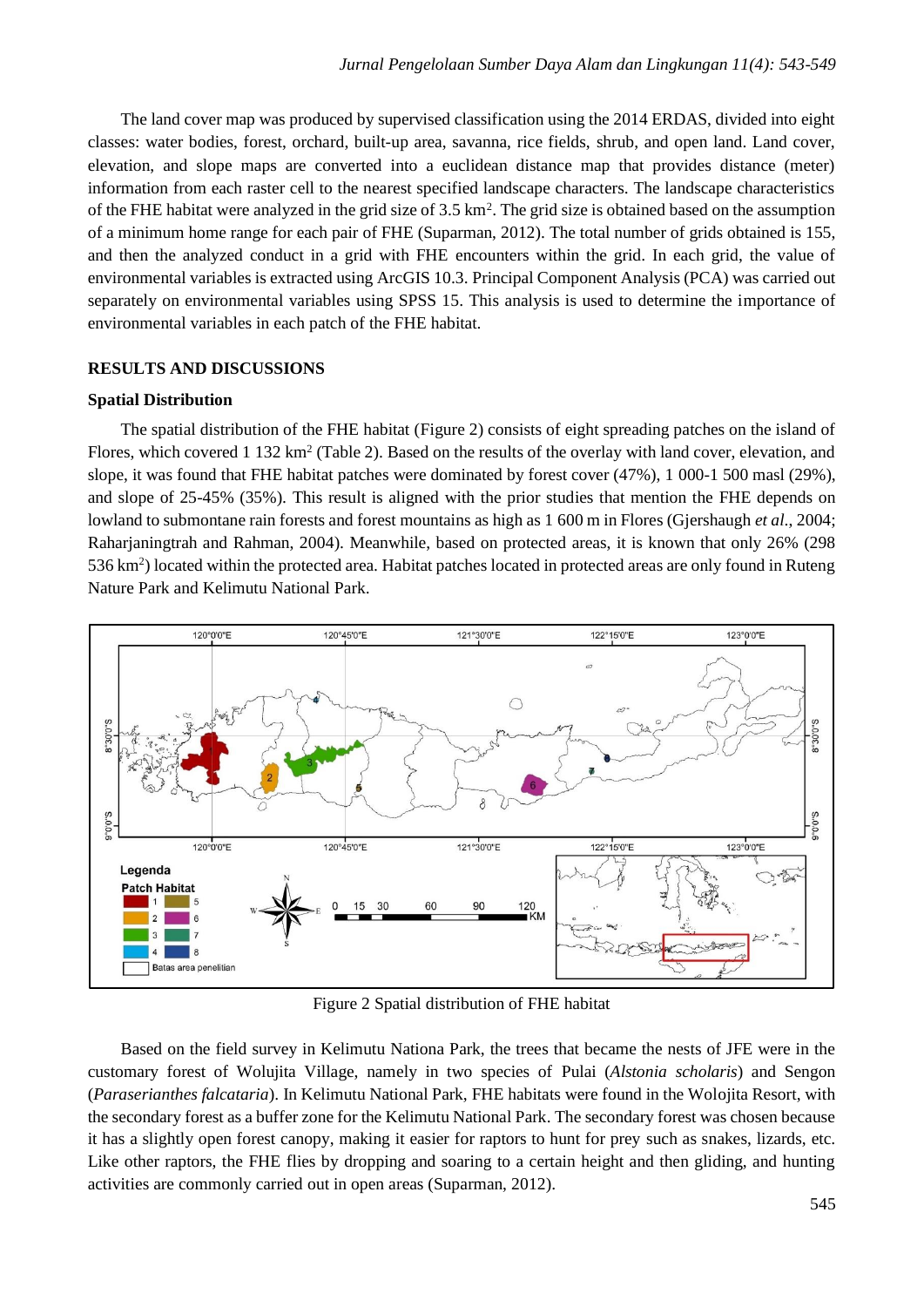| Patch  | Location (Sub-District)                                                                                            | Area               | Source              |            |
|--------|--------------------------------------------------------------------------------------------------------------------|--------------------|---------------------|------------|
| Number |                                                                                                                    | (km <sup>2</sup> ) | <b>Field Survey</b> | <b>RCS</b> |
|        | Komodo, Boleng, Sano Nggoang, Lembor                                                                               | 428                |                     |            |
| 2      | Lembor, Satarmese, Ruteng                                                                                          | 159                |                     |            |
| 3      | Satarmese, Ruteng, Kota komba, Riung Barat, Borong,<br>Elar, Sambi rampas, Poco ranaka, Wae rii, Langke<br>rembong | 356                |                     |            |
| 4      | Lamba lada                                                                                                         | 11                 |                     |            |
| 5      | Kota Komba, Aimere                                                                                                 | 8                  |                     |            |
| 6      | Ndona, Ndona Timur, Wolujita, Detusoko, Woluwaru,<br>Kelimutu                                                      | 150                |                     |            |
|        | Mego, Lela, Nita                                                                                                   | 8                  |                     |            |
| 8      | Alok timur, Alok                                                                                                   | 12                 |                     |            |
|        | Total                                                                                                              | 1 1 3 2            |                     |            |

#### Table 2 Description of patch habitat

Note: Raptor Conservation Society (RCS)

#### **Landscape Characteristics**

Habitat characteristics of the FHE were obtained from interpretation of the Principal Component Analysis result, which retained six principal components (PC) have explained 71.96% of variance data (Table 3). The principal component value is formed based on the value of the variance and eigenvalue. The eigenvalue indicates the magnitude of the influence of data on the characteristics of the variables. At the same time, variance is the amount of data distribution on each variable. The first PC (PC1) indicated that FHE habitats were characterized by having an elevation 0-700 m asl and influenced by the orchard and built-up area. The second PC (PC2) is mainly influenced by having an elevation  $>2000$  m asl and the open land and orchard. The third PC (PC3) is mainly influenced by an elevation of 700-2 000 m asl and shrub and water bodies. FHE uses the landscape characteristics of PC1-PC3 for crossing and other activities such as foraging characterized by vegetated areas such as orchards and shrubs.

The fourth PC (PC4) showed that FHE habitats were associated with particular slope >45%, forest, and savanna. These landscape characteristics are related to the needs of the Flores Eagle FHE for nesting and hunting. Based on Syartinilia and Tsuyuki (2008), the steep slope chosen by the Javan eagle is related to the safety factor of the nest from various disturbances. For nesting, FHE is looking for tall trees in the forest and has an abundance of food. Forests are the main hunting areas, and savanna is also an alternative hunting area because it has extensive grasslands with few trees. The savanna is giving an open view favourable to raptors such as the FHE for hunting their prey and the trees that are used to perch and watch on their prey. These characteristics are similar in migratory raptor oriental honey-buzzards (*Pernis ptilorhynchus*), which have wintering sites in Flores Island (Syartinilia *et al*., 2020). The branching form of the two nest tree species in Kelimutu National Park buffer area, namely Pulai (*Alstonia scholaris*) and Sengon (*Paraserianthes falcataria*), consists of at least three branches that support the placement of the FHE nest (Figure 3). These tree species are emergent trees located on steep slopes and face settlements. This character is also found in the Javan Hawk-Eagle's preference for making nests in highland forests, namely in steep areas, and choosing emergent trees (Wells, 1985; van Balen *et al*., 2001; Syartinilia and Tsuyuki, 2008). The nest tree is located at an altitude of 392 m above sea level and has more than a 45% slope. Following the Verhoeye and Holmes (1998), most FHE habitats are in lowland forests. The fifth and sixth PCs are associated with 0-15% (PC5) and 15-45% (PC6) slopes, indicating the need for slope variation in a landscape.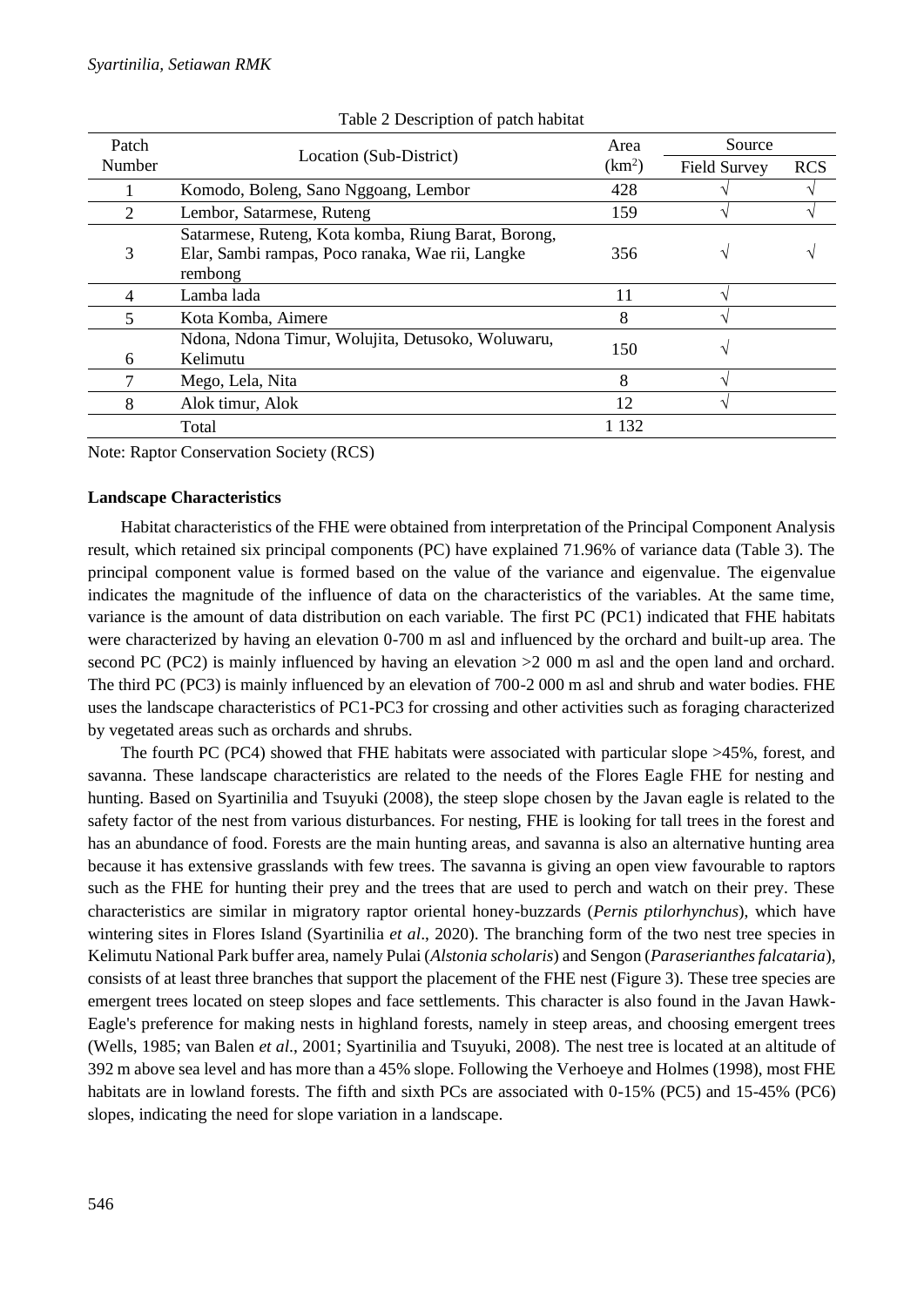| <b>Environmental Variable</b> | PC1      | PC <sub>2</sub> | PC <sub>3</sub> | PC4      | PC <sub>5</sub> | PC <sub>6</sub> |
|-------------------------------|----------|-----------------|-----------------|----------|-----------------|-----------------|
| Elevation 300-500 m           | 0.866    |                 |                 |          |                 |                 |
| Elevation 0-300 m             | 0.847    |                 |                 |          |                 |                 |
| Elevation 500-700 m           | 0.835    |                 |                 |          |                 |                 |
| Orchard                       | 0.738    |                 |                 |          |                 |                 |
| Built-up                      | $-0.720$ |                 |                 |          |                 |                 |
| Elevation $>2000$ m           |          | 0.908           |                 |          |                 |                 |
| Open land                     |          | 0.901           |                 |          |                 |                 |
| <b>Rice Field</b>             |          | 0.674           |                 |          |                 |                 |
| Elevation 700-1 000 m         |          |                 | 0.803           |          |                 |                 |
| Elevation 1 000-1 500 m       |          |                 | 0.798           |          |                 |                 |
| Elevation 1 500-2 000 m       |          |                 | 0.686           |          |                 |                 |
| Shrub                         |          |                 | 0.525           |          |                 |                 |
| Water body                    |          |                 | $-0.511$        |          |                 |                 |
| Slope $>45\%$                 |          |                 |                 | $-0.706$ |                 |                 |
| Forest                        |          |                 |                 | $-0.617$ |                 |                 |
| Savanna                       |          |                 |                 | 0.522    |                 |                 |
| Slope 8-15%                   |          |                 |                 |          | 0.834           |                 |
| Slope $0-3%$                  |          |                 |                 |          | 0.525           |                 |
| Slope 3-8%                    |          |                 |                 |          | 0.509           |                 |
| Slope 15-25%                  |          |                 |                 |          |                 | 0.880           |
| Slope 25-45%                  |          |                 |                 |          |                 | $-0.710$        |
| Eigenvalue                    | 5.809    | 2.973           | 1.941           | 1.901    | 1.393           | 1.094           |
| Variance (%)                  | 27.66    | 14.159          | 9.243           | 9.052    | 6.635           | 5.211           |
| Cumulative (%)                | 27.66    | 41.819          | 51.062          | 60.114   | 66.749          | 71.96           |

Table 3 Principal Component Analysis (PCA) results

Note: Principal Component (PC); rotation method: varimax with kaiser normalization



Figure 3 Pulai (*Alstonia scholaris*) as nest tree located in steep area in Wolojita Resort, buffer zone of Kelimutu National Park (a), FHE nest condition (b); Source: field survey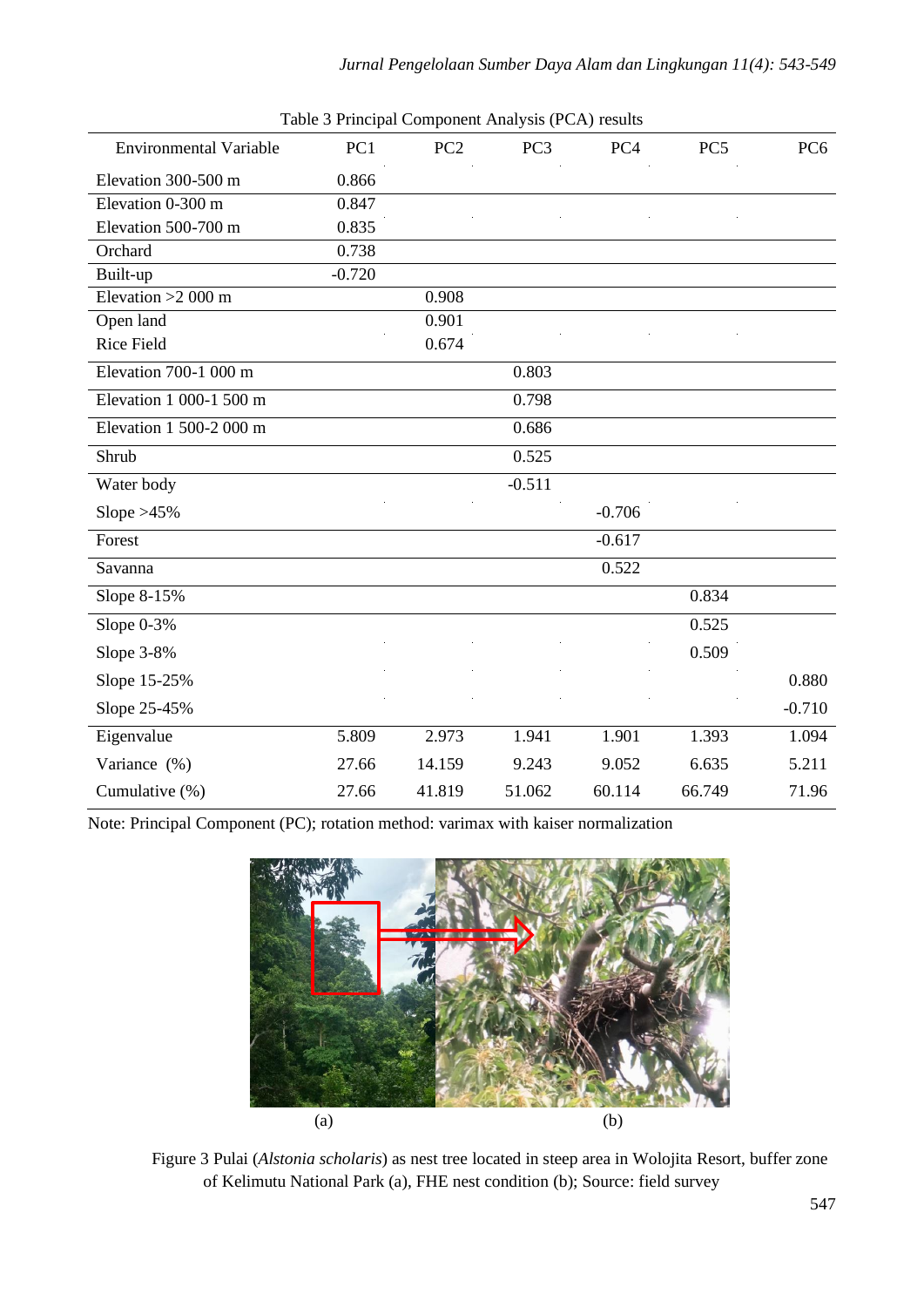The first to fourth principal components (PC1, PC2, PC3, PC4) indicate habitat requirements of FHE for hunting, perching, and breeding activities. Habitat requirements for hunting and perching areas are vegetated areas with the presence of trees in various land cover types. This result is aligned with the observation in Ruteng Nature Recreation Area and Mbeliling Forest, FHEs often seen perching (65%) than flying (35%) (Suparman, 2012). Meanwhile, slope and elevation are physical variables that shape the topography of an area which are essential to generate the thermal wind needed by raptors for flight activities such as gliding and soaring (Syartinilia *et al*., 2015, 2020). Careau *et al.* (2006) also said that solar radiation and variations in the contours of the landform could affect soaring and gliding activities that require wind. This fact is supported by the results of the main components in PC5 and PC6.

Results of this study will be used as recommendation for developing conservation strategies and action for FHE. Especially, the spatial distribution of FHE habitat can be used as a recommendation to increase the population of FHE species by 10% through habitat monitoring and conservation activities. There is still limited information about FHE, the results of this study can be used as basic data to conduct further research on spatial distribution modeling so that predictions of the suitability of FHE habitats can be obtained on all islands that are FHE habitats. Due to the high threat of FHE from human activities such as poaching and habitat destruction, public awareness about the FHE is very important in mitigation efforts. This activity can involve multistakeholders such as NGOs, the government, the community, and the private sector. Through environmental education, they are increasingly aware that the FHE ecosystem is highly dependent on the community.

#### **CONCLUSION**

The habitat patches that have been identified are eight patches with a total area of  $1\,132\,\mathrm{km^2}$ , spread over the island of Flores. FHE habitat patches were dominated by forest cover (47%), 1 000-1 500 masl (29%), and slope of 25-45% (35%). The landscape characteristics of the FHE habitat are interpreted through the six principal components of the habitat patch characteristics. Habitat characteristics of FHE describe its requirement for nesting and hunting activities for principal components 1 to 4 (PC1, PC2, PC3, PC4), while for flight activity related to principal components 5 and 6 (PC5 and PC6). Results of this study will be supported as baseline information for developing conservation strategies and action for FHE.

# **REFERENCES**

- BirdLife International. 2018. *Nisaetus floris (Amended Version of 2017 Assessment)* [Internet]*.* [Downloaded 2020 March 23]. Available at: http://dx.doi.org/10.2305/IUCN.UK.2017- 3.RLTS.T22732096A125448523.en.
- Careau V, Therrien J-P, Porras P, Thomas D, Bildstein K. 2006. Soaring and gliding flight of migrating broadwinged hawks: Behavior inn the nearctic and neotropics compared. *The Wilson Journal of Ornithology*. 118(4): 471-477.
- Coates BJ, Bishop KD. 1997. *A guide to the birds of Wallacea*. Australia (AU): Dove, Alderley.
- Ferguson-Lees J, Christie DA. 2001. *Raptors of the World*. London (GB): Christopher Helm.
- Gjershaug JO, Kwaloy K, Rov N, Prawiradilaga DM, Suparman U, Rahman Z. 2004. The taxonomic status of the flores hawk eangle spizaetus floris*. Forktail*. 20: 55-61.
- Kolodzinski JJ, Tannenbaum LV, Osborn DA, Conner MC, Ford WM, Miller KV. 2010. Effects of GPS sampling intensity on home range analysis*. Proc Annu Conf Southeast Assoc Fish And Wildl Agencies*. 64: 13-17.
- Raharjaningtrah W, Rahman Z. 2004. Study on the distribution, habitat and ecology of flores hawk-eagle spizaetus cirrhatus floris in Lombok, Sumbawa, Flores, Komodo and Rinca Islands, Nusa Tenggara, Indonesia. *Annual Report of Pro Nature Fund*. 13(1): 177-191.
- Syartinilia, Tsuyuki S. 2008. GIS-based modelling of Javan Hawk-Eagle distribution using logistic and autologistic regression models. *Biological Conservation*. 141: 756-769.